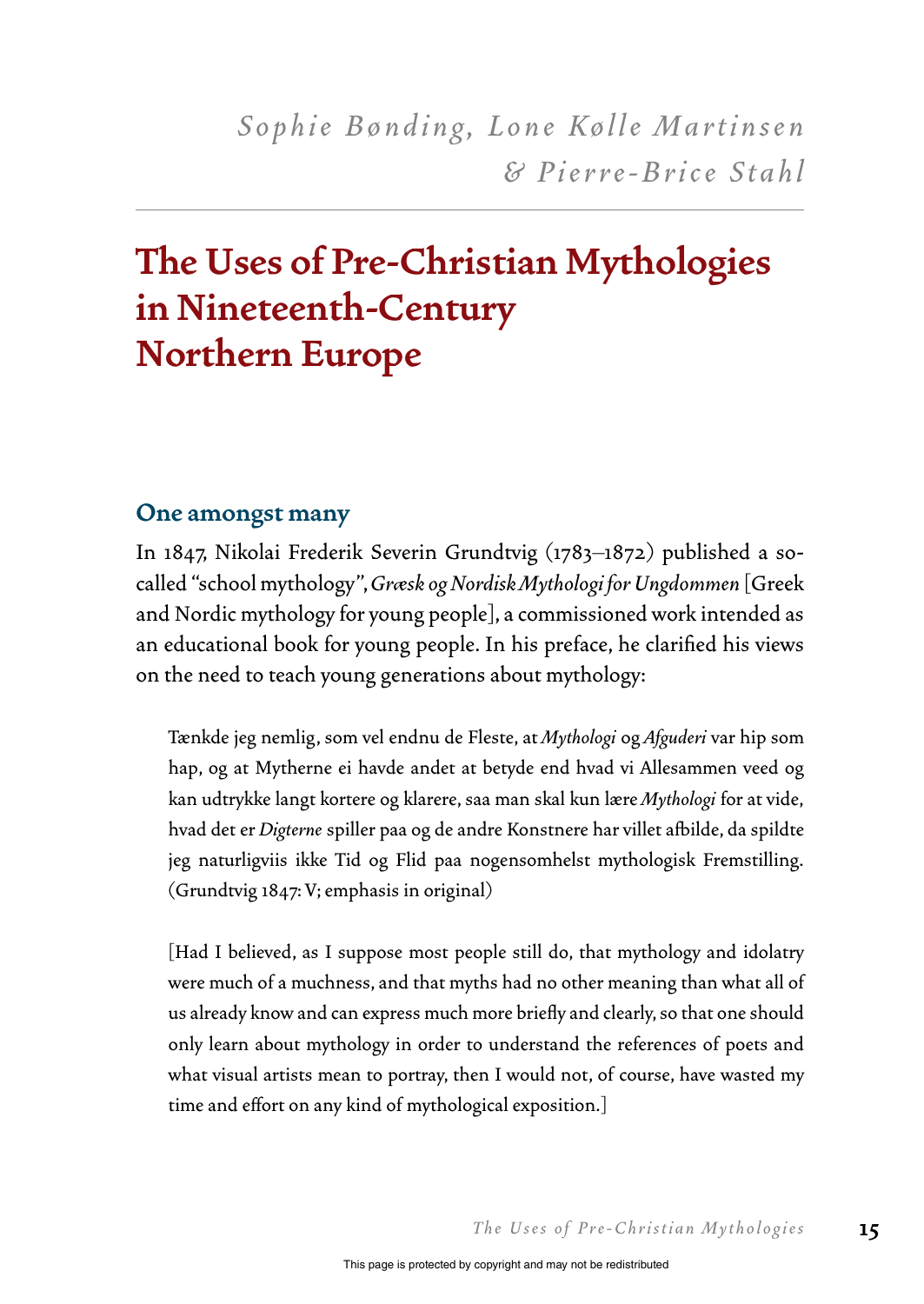Mythology is more than a mere servant of the arts, Grundtvig asserts; rather, "alle *ægte* Myther er de tilsvarende Folke-Aanders *Liv-Udtryk*" [all genuine myths are the 'articulation of life' of the corresponding people's spirit], and therefore it was crucial that the Danish youth became acquainted with the myths of their forefathers (Grundtvig 1847: VI).<sup>1</sup> In other words, it was his central assertion that a deep-rooted, primordial connection existed between the mythological worldview of a given people, as expressed in its ancient mythology, and its specific (national) character.

Grundtvig was far from alone in professing such a view. Comparable ideas were common in nineteenth-century culture and politics, expressed in contemporary works by intellectuals across Europe, such as Adam Oehlenschläger (1779–1850) and B.S. Ingemann (1789-1862) in Denmark, William Morris (1834–1896) in Britain and Jacob Grimm (1785–1863) in (what later became) Germany – to name but a few. The infatuation with the pre-Christian, indigenous mythologies and mythic figures shared by these intellectuals was part of a broader Romantic paradigm, occupied with the discovery, (re)invention and cultivation of ancient and medieval pasts in pursuit of national authenticity and identity. The specific national trajectories that emerged are best understood as part of a Europe-wide network of corresponding intellectuals between whom ideas travelled (cf. Leerssen 2016).

The nineteenth century was a period of 'becoming'. Through cultural and political processes, national borders were negotiated, established, renegotiated and reestablished. Cultural and political thinkers created, cultivated and propagated conceptions of national, spiritual essences: 'Germanness', 'Danishness', 'Britishness' and so on. Vernacular myths and mythologies, perceived to be rooted in ancient, vernacular pasts which were now (re)discovered and (re)imagined, proved powerful political tools in the shaping of Europe.

As in Grundtvig's case, this preoccupation with mythology rested on a general revaluation of traditional negative stereotypes of pagan barbarians.

<sup>\*</sup> All translations into English are our own.

<sup>1</sup> "nu maa jeg ansee det for et af *Folkelivets* store Anliggender, at *Ungdommen* igien bliver bekiendt med sine *Fædres* og *Frænders* Myther" [now I must see it as one of the great purposes of the people's life to make sure that the youth will once again become acquainted with their fathers' and kinsmen's myths] (Grundtvig 1847: VI). For an editorial introduction to the text, see Holst Petersen (2014).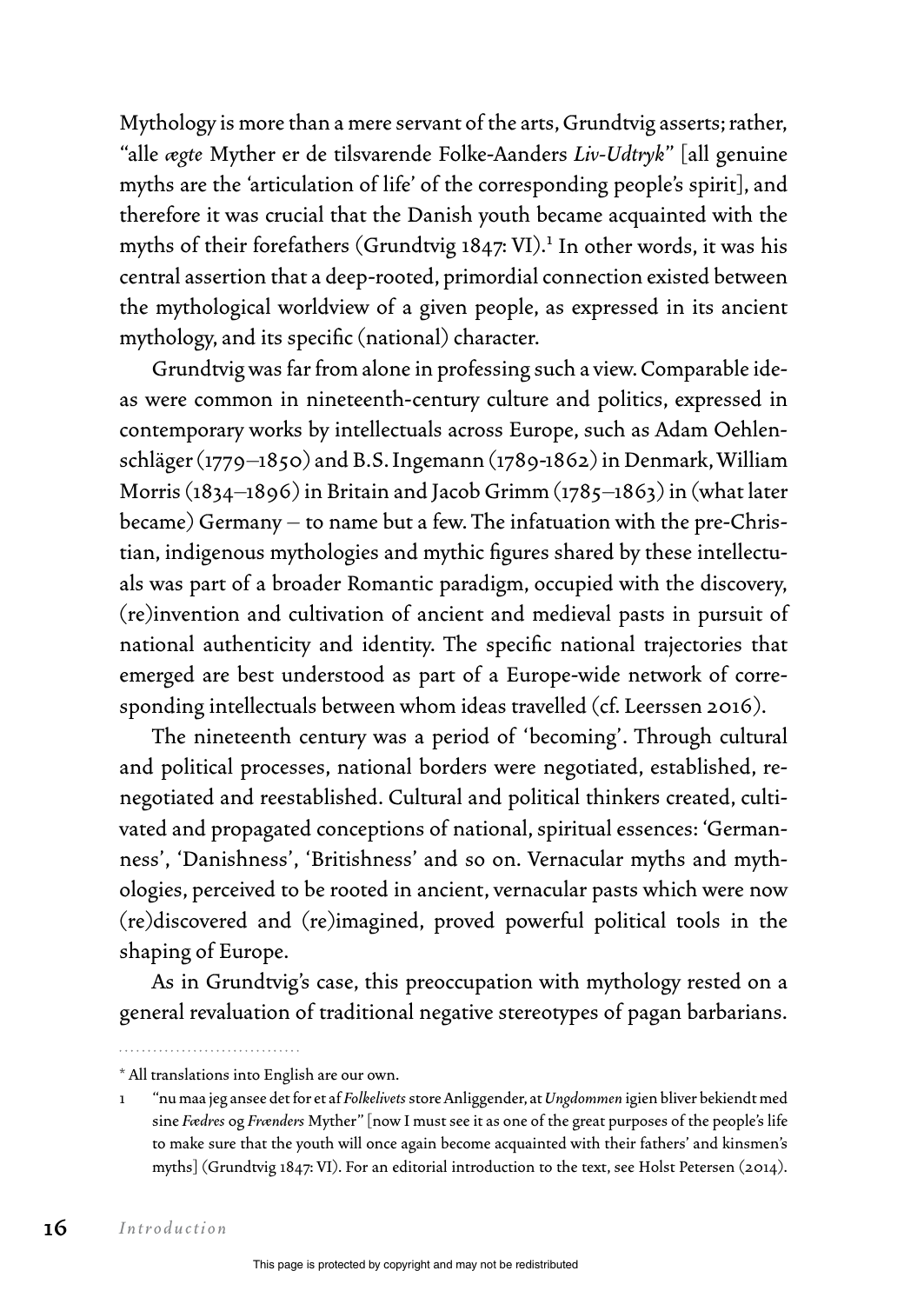These were transformed into positive images of Europe's pre-Christian, indigenous populations, and their mythological worldviews were now interpreted as expressions of their primordial national characters (cf. Zernack 2011; 2018). These conceptions were indebted to – and indeed part of – the Romantic discovery of the North, prompted by intellectuals such as Paul Henri Mallet (1730–1807) and Johann Gottfried Herder (1744– 1803), and fertilized by James McPherson's Ossian poems from the 1760s onwards (Leerssen 2016). With the emergence of a 'Northern antiquity' as a separate cultural sphere and an alternative to classical antiquity, new imaginative geographies of North and South arose (Duffy, ed. 2017; Grage & Mohnike, eds. 2017).

Thus, although the long nineteenth century is at the heart of this book, central developments of the preceding centuries laid the ground for the emergence of Romantic conceptions of national belonging. Reflections on these precursors, and indeed on the continuities of such conceptions into the twentieth and twenty-first centuries, are offered throughout the book.

#### **The aims of this book**

This book explores the role of pre-Christian mythologies – especially Old Norse or Germanic mythology<sup>2</sup> – in the formation of national communities in nineteenth-century Northern Europe. It has two major ambitions. Firstly, we wished to explore the cultural and political utilization of pre-Christian mythologies in the forging of national identities as a Europe-wide phenomenon. Collectively, the chapters of this book offer new theoretical perspec-

*The Uses of Pre-Christian Mythologies* **17**

<sup>2</sup> Throughout this book, the terms 'Old Norse mythology', 'Norse mythology' and 'Nordic mythology' are used interchangeably – according to the preferences of the contributors – to refer to the mythological material relating to the pre-Christian North, which is preserved (primarily) in medieval Old Norse manuscripts. While these terms are favoured by scholars today, some nineteenth-century mythologists (notably Jacob Grimm) preferred the term 'Germanic mythology', a terminological and cultural construct which encompassed the mythological traditions of Scandinavia and wider Northern Europe, including the area later called Germany; it was used to bolster visions of an original spiritual unity of all 'Germanic' peoples. The term 'Germanic mythology' is used in this volume to refer to this conceptual construct, and we are fully aware of the problematic nature of the term. In fact, this book helps shed light on the processes of identity construction in which its conception was embedded (see especially Leerssen; Halink, this volume).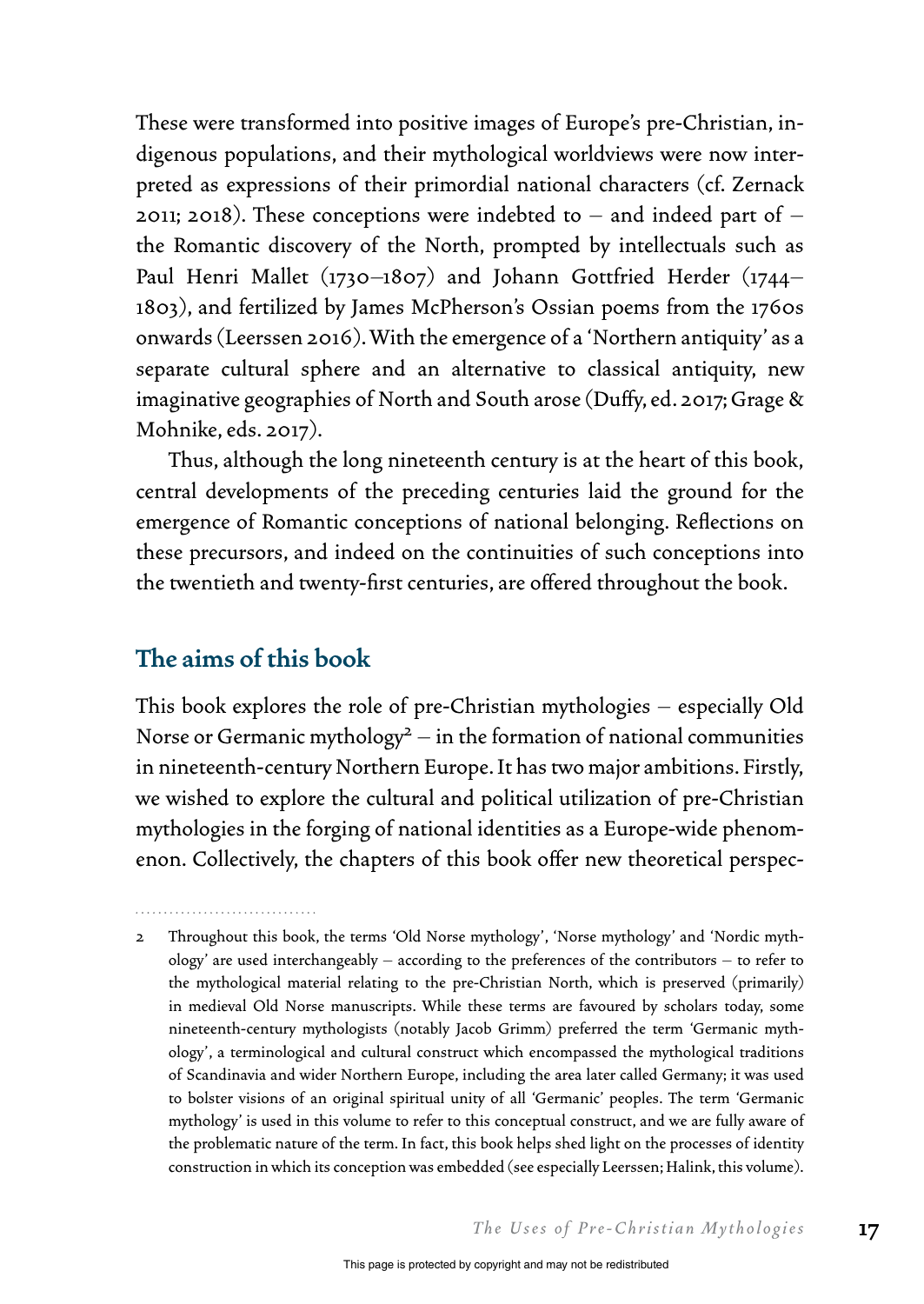tives on and considerations of nation-building processes, as well as a range of different case studies that exemplify these processes. Secondly, we wanted to situate N.F.S. Grundtvig amongst his European intellectual contemporaries, many of whom had similar yet different visions and ambitions for the role of pre-Christian mythologies in the emerging national discourses of the time. Although, in international scholarship, Grundtvig's treatment of Old Norse mythology is generally perceived as a significant example of the intellectual trends of his time (Clunies Ross, ed. 2018; Glauser, Hermann & Mitchell, eds. 2018; Leerssen, ed. 2018; Halink, ed. 2019), in Danish and (to some extent) Scandinavian scholarship there has been a tendency to present Grundtvig as a 'lone rider', a unique thinker, with no real contemporary counterparts.3 Taking a more comparative approach, this book demonstrates that we cannot understand Grundtvig's utilization of Old Norse mythology as a resource for nation building in isolation from the contemporary Romantic preoccupation with pre-Christian mythologies through which nation builders across Europe claimed primordial status for their respective nations under formation.

As is evident from the chapters in this book, the Romantic Movement not only coincided with the nation-building processes of Europe, but was also an integral part of the intellectual, cultural and, indeed, political climate in which Europe's nations came to be. In many ways, the study of myth was a quest for a sense of unity, and thus very much entangled with the processes of nation building. The nineteenth century was an 'age of mythology'. In the course of the century, vernacular mythologies, including Nor-

<sup>3</sup> Some have perceived Grundtvig as a cultural giant, comparable only to other cultural giants. Among the more distinct examples are Jakob Balling's comparison of Grundtvig with Dante (1265–1321) and John Milton (1608–1674) (Balling 1993; 1998), and Poul Borum's treatment of him as a poet in a league of his own (Borum 1983). In recent years, several interesting comparisons with contemporary thinkers outside Denmark have appeared, although the focus has not been on their use of pre-Christian mythologies (e.g. Baunvig 2013; chapters in Hall, Korsgaard & Pedersen, eds. 2015 and in Baunvig & Schelde, eds. 2017). Traditionally, Grundtvig's views on Old Norse mythology and the pre-Christian past have been scrutinized for influences from and breaks with Romantic thinkers like Johann Gottfried Herder (1744–1803), Johann Gottlieb Fichte (1762–1814) and Friedrich Schiller (1759–1805), while attention has not yet been paid to how his cultivation of Old Norse mythology was part of a broad contemporary Romantic trend shared among intellectuals across Europe.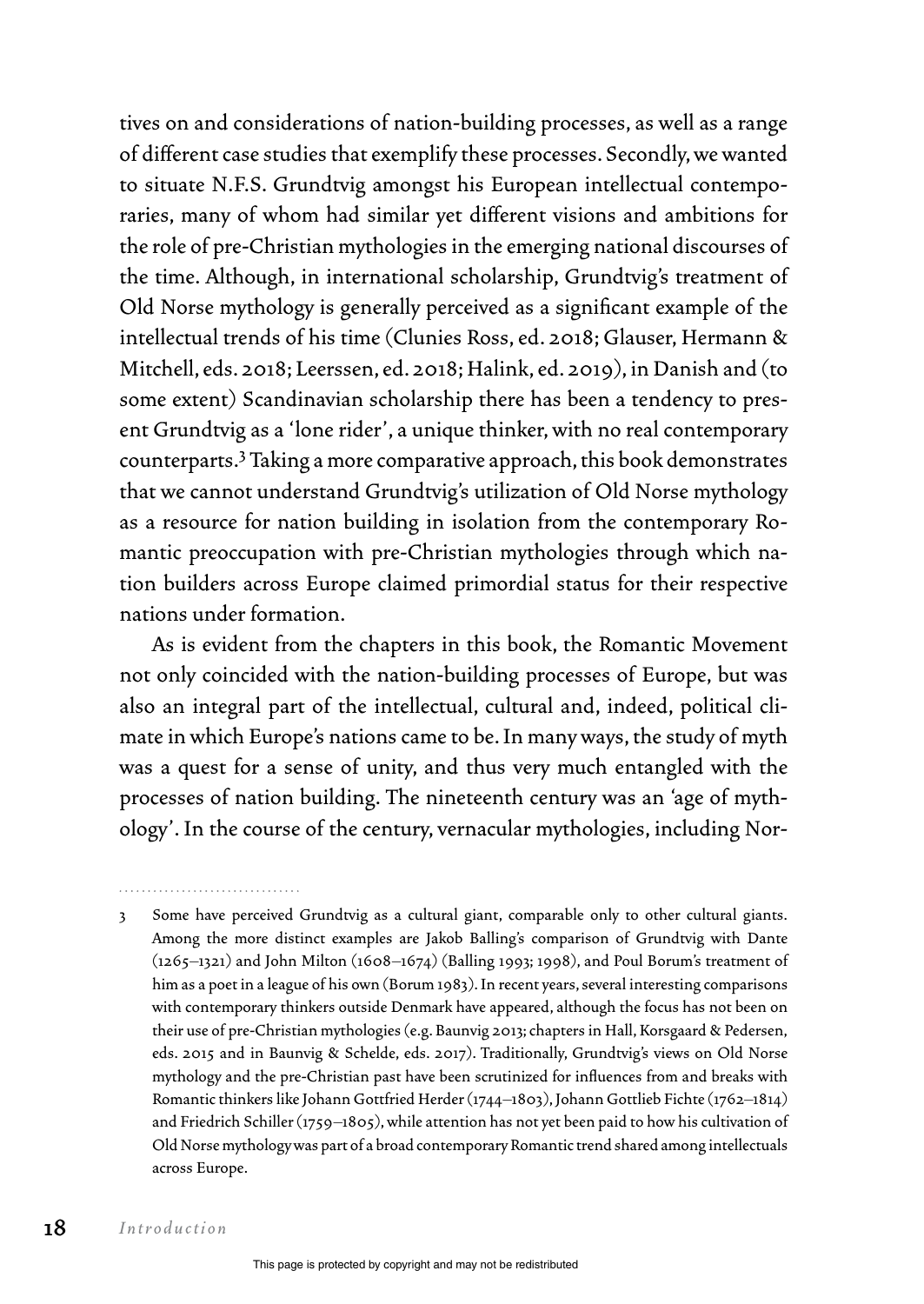

• *Johan Ludvig Lund,* Christian Frederik, *1813. Christian Frederik (1786-1848), Crown Prince of Denmark and Norway, later to become King Christian VIII (1839–1848) of Denmark. This portrait was painted shortly before the Crown Prince was sent to Norway as governor. It shows us how important the legacies of the pre- Christian past were for contemporary politics: a rune-stave and the* Edda *are important paraphernalia in the portrait of the king-to be. Eidsvoll, Norsk Folkemuseum.*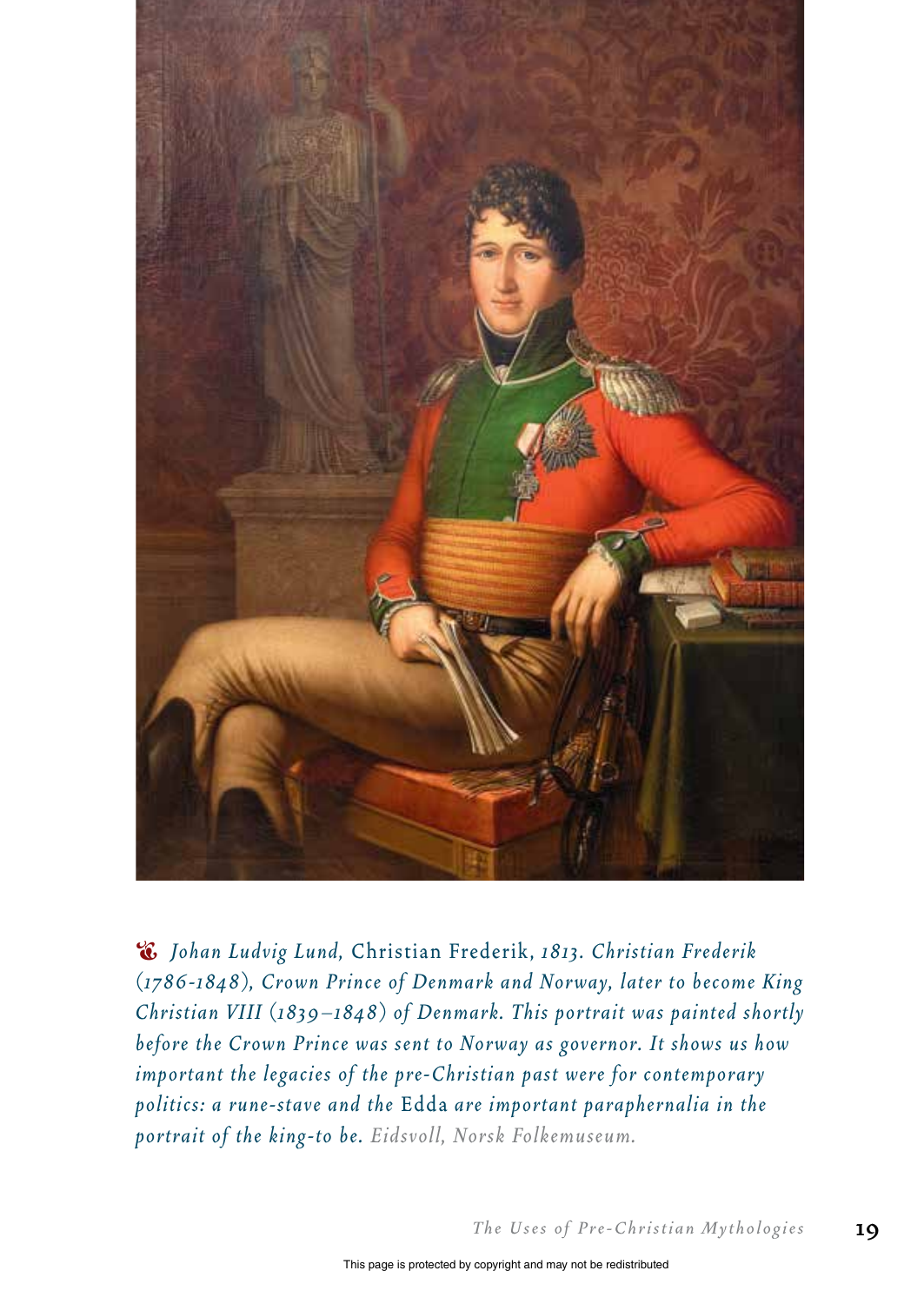dic, Germanic, Frisian, Irish, Polish, Estonian and Basque (re)constructed and (re)imagined through a combination of written sources and contemporary folklore (Leerssen 2016; this volume). Vernacular mythologies were appropriated and actualized and, along with vernacular languages, became a central category for anchoring the new national communities, and creating new 'modern myths' of these nations (cf. Shippey 2005; Leerssen 2013; 2016). As stories and imaginary story-worlds from the past, actualized in what was understood as new poetic effusions of national spirits, these mythologies were central ingredients in the formation of national discourses and collective identities. Through the medium of fiction, mythological worlds populated by otherworldly creatures were brought to life and came to constitute collective frames of orientation for the populations of the emerging national communities. On the one hand, each nation constructed their own mythology. On the other hand, these mythological universes became known across national divides. They became pivotal to the construction of imagined communities (cf. Anderson 2006 [1983]) at different levels of social integration – in nations as well as pan-national movements (e.g. Scandinavianism). Importantly, the occupation with pre-Christian mythology in the nineteenth century was not just an intellectual pursuit. This may be illustrated with a painting. In 1813, the Danish painter Johan Ludvig Lund (1777–1867) made a portrait of the then Danish-Norwegian Crown Prince, Christian Frederik (1786–1848). At the time, Norway was part of the state of Denmark (and had been since 1536), and in 1813 the Crown Prince was to be sent to Norway as a governor.

Lund depicted Christian Frederik as a confident, learned and intellectual sovereign, surrounded by objects that emphasized his status as a modern and enlightened royal successor. Among them is a book with the title *Edda* (it is unclear whether it is the Poetic or the Prose Edda), linking him to the mythological heritage of the North. This heritage is also invoked through the rune-stave, which bears an inscription meaning "Nidaros", the medieval name of the city of Trondheim, which according to Snorri Sturluson's *Heimskringla* (c. 1230) was the epicentre of the famous King Olaf II's reign (1015–1030). Fuelling this narrative, Lund used mythological and historical heritage from a foundational 'golden age' to depict the Crown Prince, thus demonstrating the importance of culture for political power and legitimacy.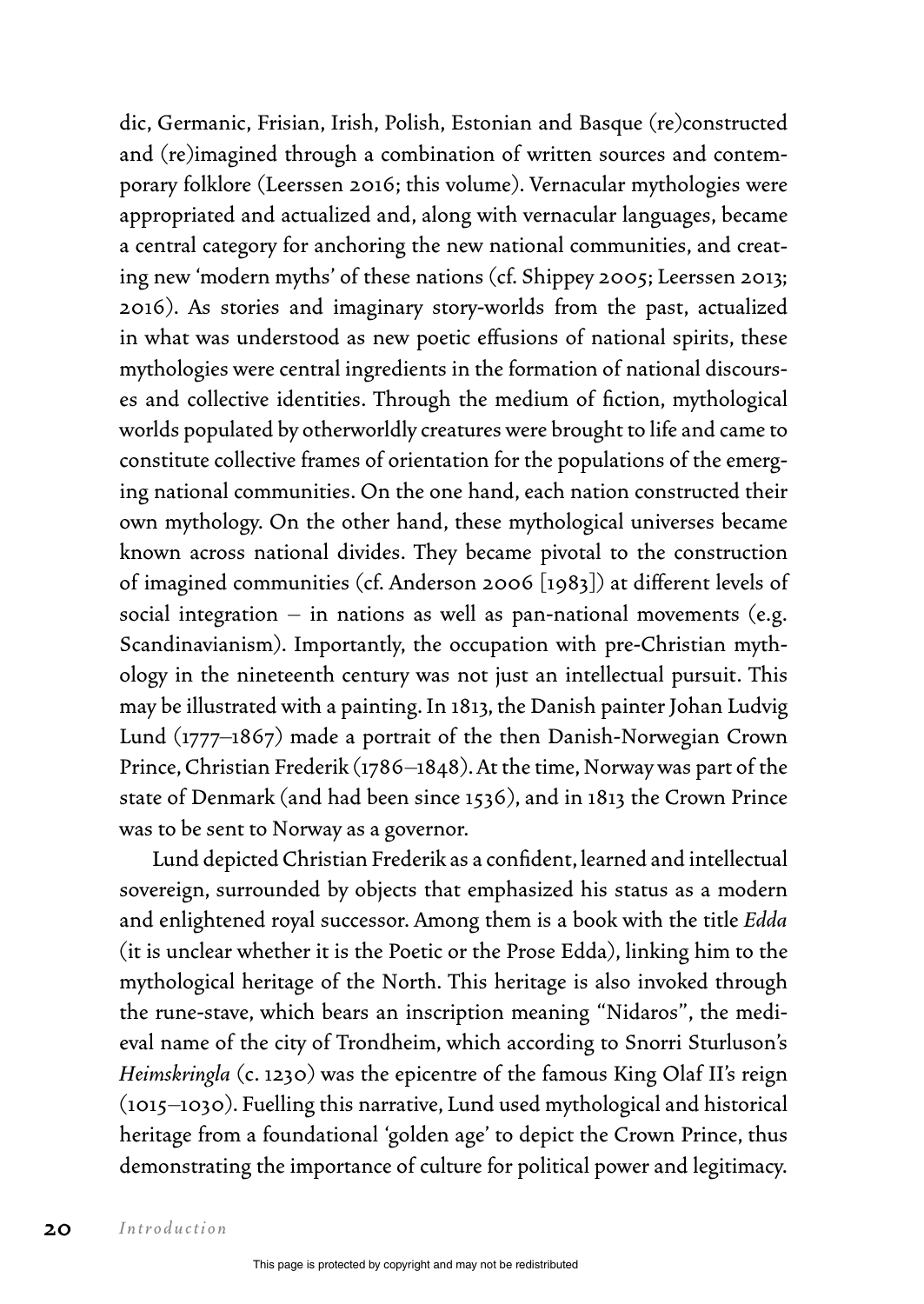Lund suggests that in the future, Christian Frederik could become what Olaf was in the past, a great Northern king.4

Unforeseen by Lund in 1813, over the coming year Norway would pass into Swedish rule in a cascade of turbulent events. On 14 January at the Treaty of Kiel, Norway ceded to Swedish rule. However, on 17 May the Norwegian emancipatory movement declared Norway independent by passing the Eidsvoll Constitution and installing Christian Frederik as king of Norway. This independence lasted until 10 October, when Norway entered into a personal union with Sweden under Swedish rule. Christian Frederik abdicated and receded to Denmark, where he was later crowned as King Christian VIII (1839–1848), occupying as he did – according to Grundtvig – "Danmarks Skjoldung-Sæde" [Denmark's seat of the Skjoldungar; i.e. the lineage of Danish legendary kings] (Grundtvig 1840: 4).

## **Myth and mythology**

The concepts of *myth* and *mythology* are at the core of this book. However, as scholarly concepts they are far from uniform. Both are used across academic disciplines, but are defined or tacitly understood in a variety of ways.<sup>5</sup> In this book, the role of myth and mythology in nation-building processes is explored by scholars from various disciplines, and the concepts are used with slight variations in meaning. The reader will encounter *myth* understood as traditional and authoritative stories that include superhuman agents (such as gods). Myth in this sense of the term is generally thought of as a central vehicle for the transmission of religious traditions and worldviews, thus constituting an ingrained part of religion as a cultural phenomenon (Jensen 2009: 1–4; Segal 2015: 3–5). Examples are stories about Odin and Thor, as transmitted in the Eddas and (re)discovered and (re)invented in the

*The Uses of Pre-Christian Mythologies* **21**

<sup>4</sup> The motif of the foundational king in a golden past was not uncommon in the nineteenth century. In Denmark, King Frederik VI (1768–1839) was sometimes designated as or compared to Frode Fredegod or other legendary and historical kings, affiliating him with the ancient past of the kingdom (e.g. Grundtvig 1815; 1839).

<sup>5</sup> For discussions of the concepts of myth and mythology and their evolutions, see, for example, Feldman & Richardson (1972); Detienne (1992); Lass (1997); Lincoln (1999); Bolle (2005); Jensen (2009); Segal (2015); Husser (2017).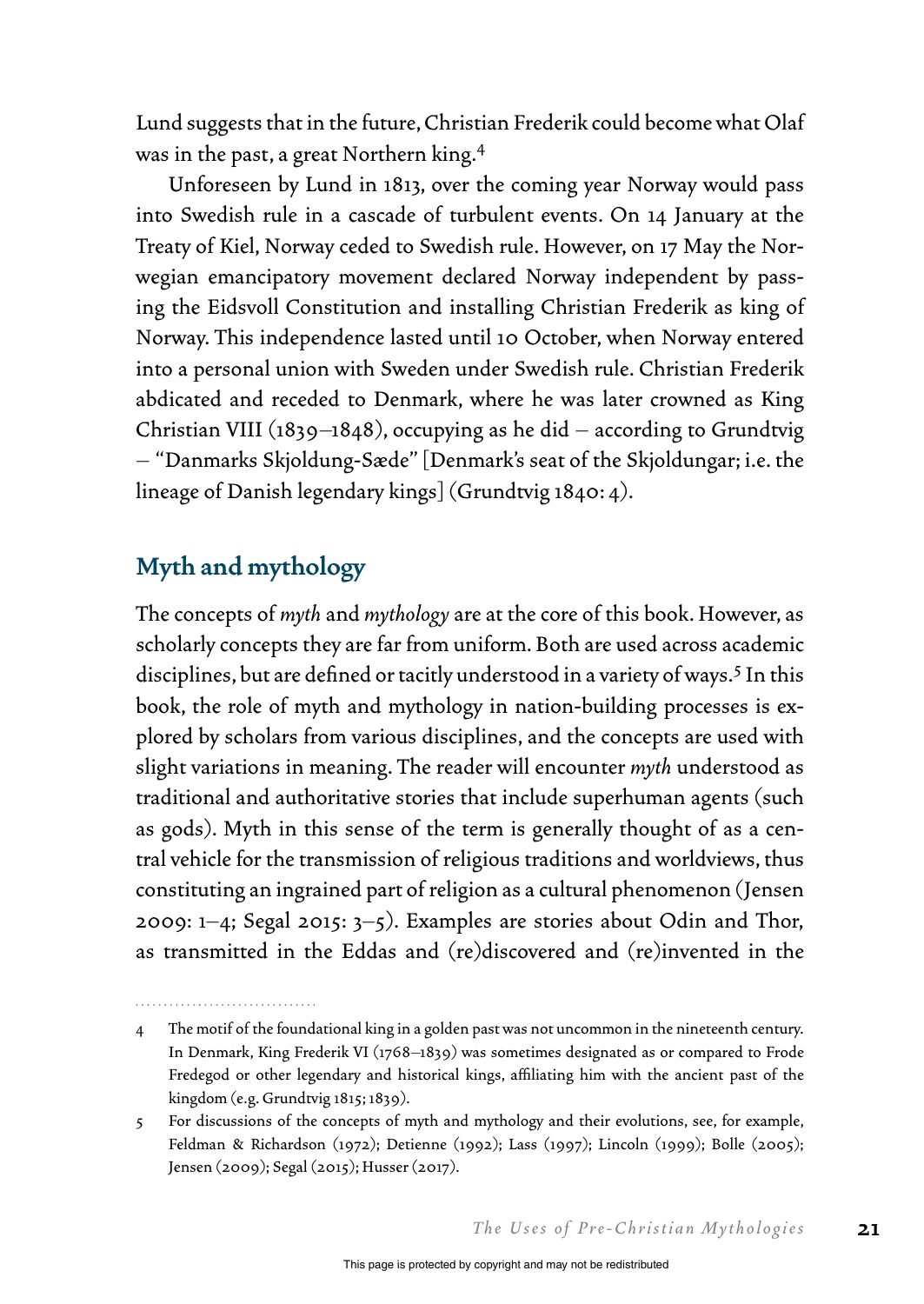eighteenth and nineteenth centuries. Several chapters in this book explore the rise of fantastic, mythic creatures, rooted in ancient mythologies, in the popular imagination of the nineteenth century (Baunvig; Bønding; Martinsen, this volume).

A second and broader concept of myth is also present here: myth in the sense of a pervasive popular conviction or credo. The American "rags to riches" myth is a conspicuous example (Segal 2015: 3–5): the conviction that it is possible for a person (often through hard work and honesty) to rise from poverty to great riches. Such convictions or credos exist independently of any one story that exemplify it; whether it is 'true' in any factual sense is irrelevant – the point is that it holds power over people's minds. Roger Lass's functionalist definition encapsulates this aspect of myth well: "a myth in the widest sense is a story or image that structures some epistemic field (knowledge, thought, belief) in a particular culture" (Lass 1997: 4). An example pertinent to the subject of this book is the so-called myth of an original peasants' freedom in the North, which became widespread in the nineteenth century. The conviction that some kind of proto-democratic society had existed in the ancient North was founded in Tacitus' *Germania*, and was utilized as a tool to press for democratization processes, not least in Scandinavia (Sørensen & Stråth, eds. 1997; also Mohnike; Martinsen; Jón Karl Helgasson, this volume).

Both of these conceptions of myth are found in this book, illustrating the fact that this is a contested scholarly concept with a variety of meanings across academic fields.<sup>6</sup> In addition, this calls for caution when analyzing the utilization of pre-Christian myth and mythology among nineteenth-century thinkers, as it is important to be aware how these concepts were understood by the mythologists whose work we study. Their evolution in the hands of nineteenth-century Romantic thinkers is explored in the contributions of Joep Leerssen and Thomas Mohnike, respectively.

This book explores how pre-Christian mythologies were reimagined and actualized in the new modern myths of nations. However, it must be noted that this distinction between 'pre-Christian' and 'modern' myths is an analytical classification that should not be conflated with 'original mythology' and later 'artificial reception'. We know today that any pursuit of an original version of a pre-Christian myth is futile in light of their embeddedness in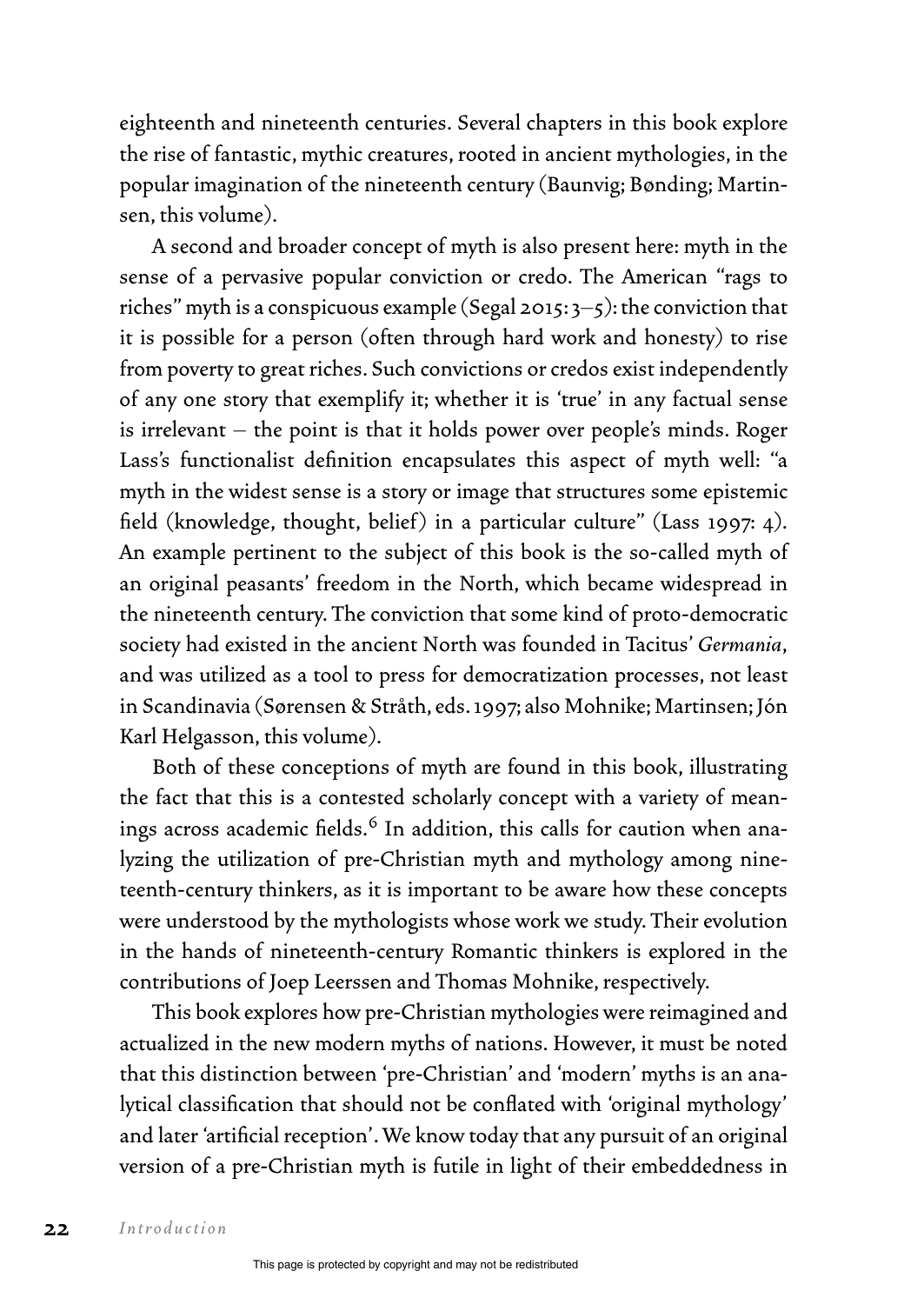oral culture (Gunnell 2005; Gísli Sigurðsson 2004; Glauser 2007; Harris & Reichl 2012; Hermann 2017). The oldest written records of pre-Christian myths and their later modern interpretations are both part of ever-present mythologizing processes through which widely shared convictions are naturalized. In this sense, as famously expressed by Roland Barthes, myth is that which "goes without saying" (Barthes 1972 [1957]). Myths continue to shape cultural identities across the globe.

## **Approaches**

A traditional way of approaching the formation of national discourses of belonging in the nineteenth century is through the concepts of 'nationalism' and 'nation building'. A rich related research field has emerged. Scholars taking different approaches, often categorized as 'modernists' (e.g. Gellner 2006 [1983]; Anderson 2006 [1983]; Hobsbawm & Ranger, eds. 1983), 'perennialists' (e.g. Seton-Watson 1977; Hastings 1997) and 'ethno-symbolists' (e.g. Smith 1998; 2009), have captured central aspects of European societies and collective identity formation in the nineteenth century.7 While theories of nationalism have defined central aspects of European societies in

<sup>6</sup> Often in today's popular parlance – and sometimes in scholarly parlance – *myth* is taken to be synonymous with 'false belief', 'popular misconception', or simply 'a lie'. That is, myth is something that does not hold up in the face of science and rationality and, therefore, must be debunked as fake or non-factual (Segal 2015: 5). The association of myth with unreason has its roots in Classical antiquity but was amplified and accentuated during the Enlightenment, when myth was generally seen as unreliable and untruthful (Jensen 2009: 17–22). This view of myth lived on alongside its nineteenth-century Romantic rehabilitation (which is the focus of this book), and was formative for the institutionalization of history as a university discipline towards the end of the nineteenth century. The debunking of myth became the hallmark or the noble purpose of good scientific history, and myth and history were constructed as binary opposites. Today it is generally accepted that the distinction between myth as 'untruth' and history as 'truth' is far from clear cut. It has been demonstrated how history writing, especially (but by no means only) in the nineteenth century, effectually served to invent new myths of nations to mobilize people by providing them with a new identity and frame of orientation (cf. e.g. Lorenz 2008; Berger 2009; 2011; Assmann 2011). Still, the use of the term *myth* to designate an untruth persists.

<sup>7</sup> Many more scholars have contributed to the debates and theoretical constructs of nationalism studies, both before and after the 1980s. The philosopher and historian Hans Kohn is often described as the first scholar of nationalism in a modern sense, with his now seminal book *The Idea of Nationalism* (2005 [1944]).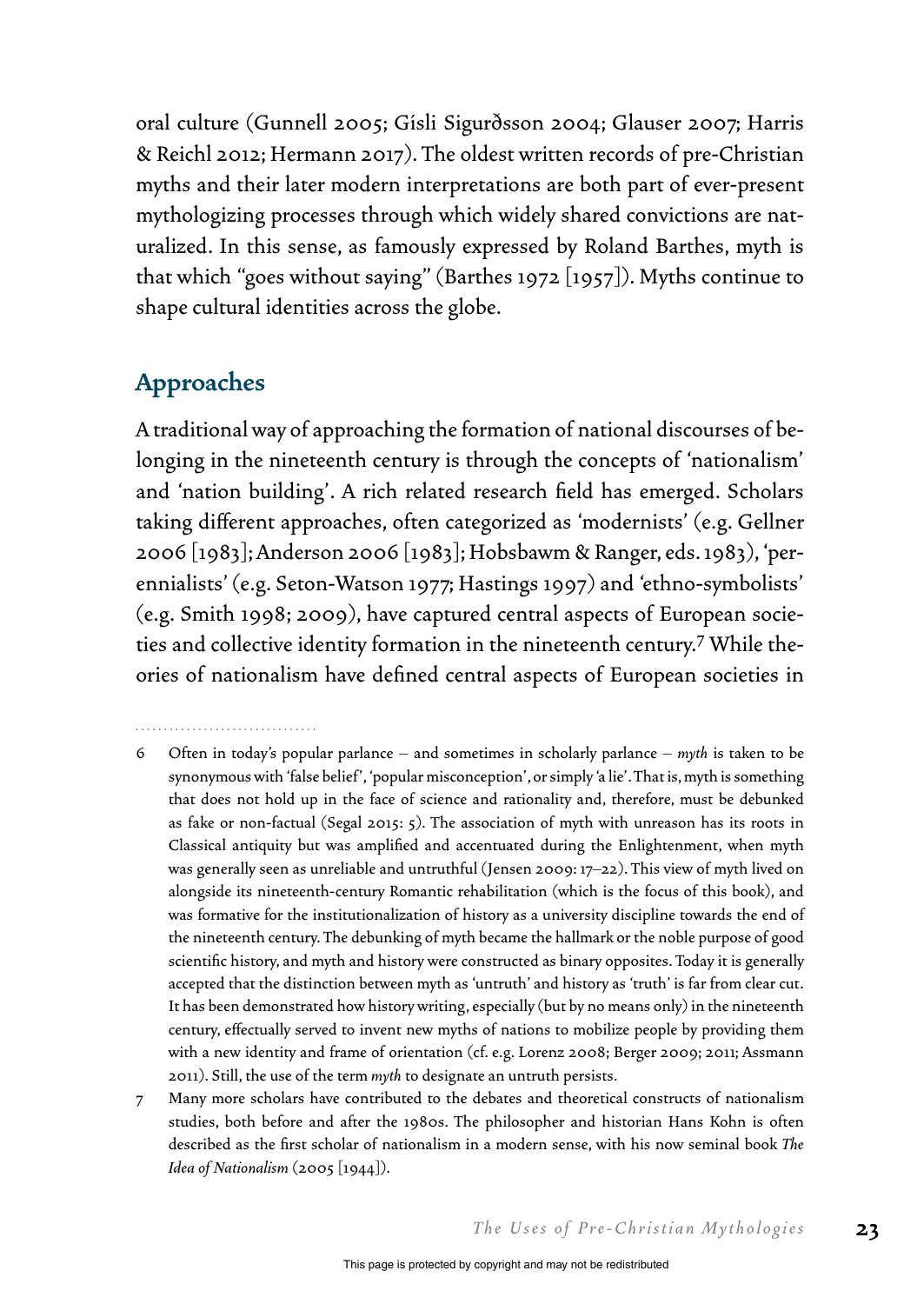

• *W.G. Collingwood,* Althing in Session*, nineteenth century. One of the most persisting myths in Nordic history is that of an original peasants' freedom. The idea held that once upon a time a proto- democratic society existed in the North, the 'thing' where all people would meet on equal terms to take part in political decision making. This myth grew in nineteenthcentury Scandinavia, as democratization processes took place across Europe. The word 'thing' was used to designate the parliamentary bodies of Denmark, Iceland and Norway:* Folketinget *(Danish),* Alþingi *(Icelandic) and* Storstinget *(Norwegian), respectively. British Museum.*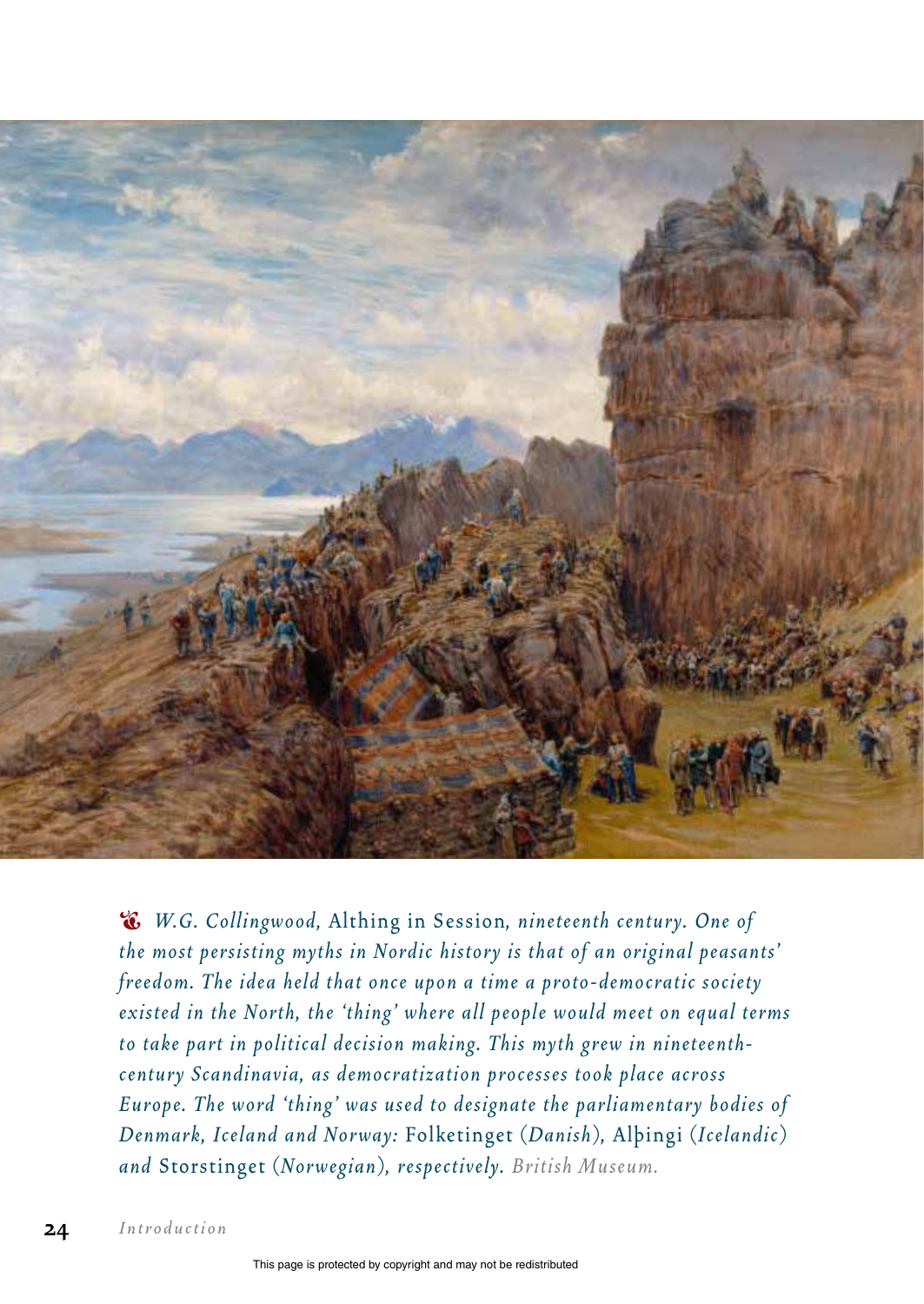the nineteenth century, scholars themselves have also been quite captivated by these theories – ever since the first social constructionist works began to appear in the early 1980s as part of a general deconstructionist and postmodern paradigm. Just as a main trend of the 1970s was to cite, interpret and pay homage to Karl Marx and Marxist analysis (in different variants), so scholars from the 1980s onwards have cited, interpreted and paid homage to scholars of nationalism in multiple ways. Just as nationalism as an ideology has been conceived "to begin as Sleeping Beauty and end as Frankenstein's monster" (Minogue 1967: 7), nationalism theories have grown explosively, gaining a life of their own. While the analytical tools of nationalism studies are diligently employed in this book, we leave aside the traditional introductions of nationalism theories. We ask instead how intellectuals of this time used pre-Christian mythologies to establish and celebrate national discourses of collective identity. Thus – in unison with such scholars as Isaiah Berlin (2000 [1965]), John Hutchinson (2013) and Joep Leerssen (2013) – we perceive culture as an agency in political processes, rather than a by-product.<sup>8</sup>

The chapters that follow examine a wide range of cultural products, including novels, poetry, academic works, theatre, newspapers, travel accounts, public lectures and personal correspondences, demonstrating both how pre-Christian mythologies were used in identity constructions in the nineteenth centuries, and that many of these myths are still inherent in national discourses today. In addition to nationalism theories (e.g. those of A.D. Smith, Benedict Anderson, Eric Hobsbawm, Ernest Gellner), the chapters approach the subject with reference to a variety of other theoretical perspectives, including conceptual history (Reinhart Koselleck), anthropology

*The Uses of Pre-Christian Mythologies* **25**

<sup>8</sup> Especially Leerssen has charted a course for a focus on Romanticism as a central component in nation-building efforts, not least with his definition of Romantic nationalism: "Romanticism and nationalism, each with their separate, far-flung root-systems and ramifications, engage in a tight mutual entanglement and *Wahlverwandschaft* in early-nineteenth-century Europe; and this entanglement constitutes a specific historical singularity. We can give this singularity a name: Romantic nationalism. And we may understand that to mean something like: the celebration of the nation (defined in its language, history, and cultural character) as an inspiring ideal for artistic expression; and the instrumentalization of that expression in political consciousness-raising." (Leerssen 2013: 28).